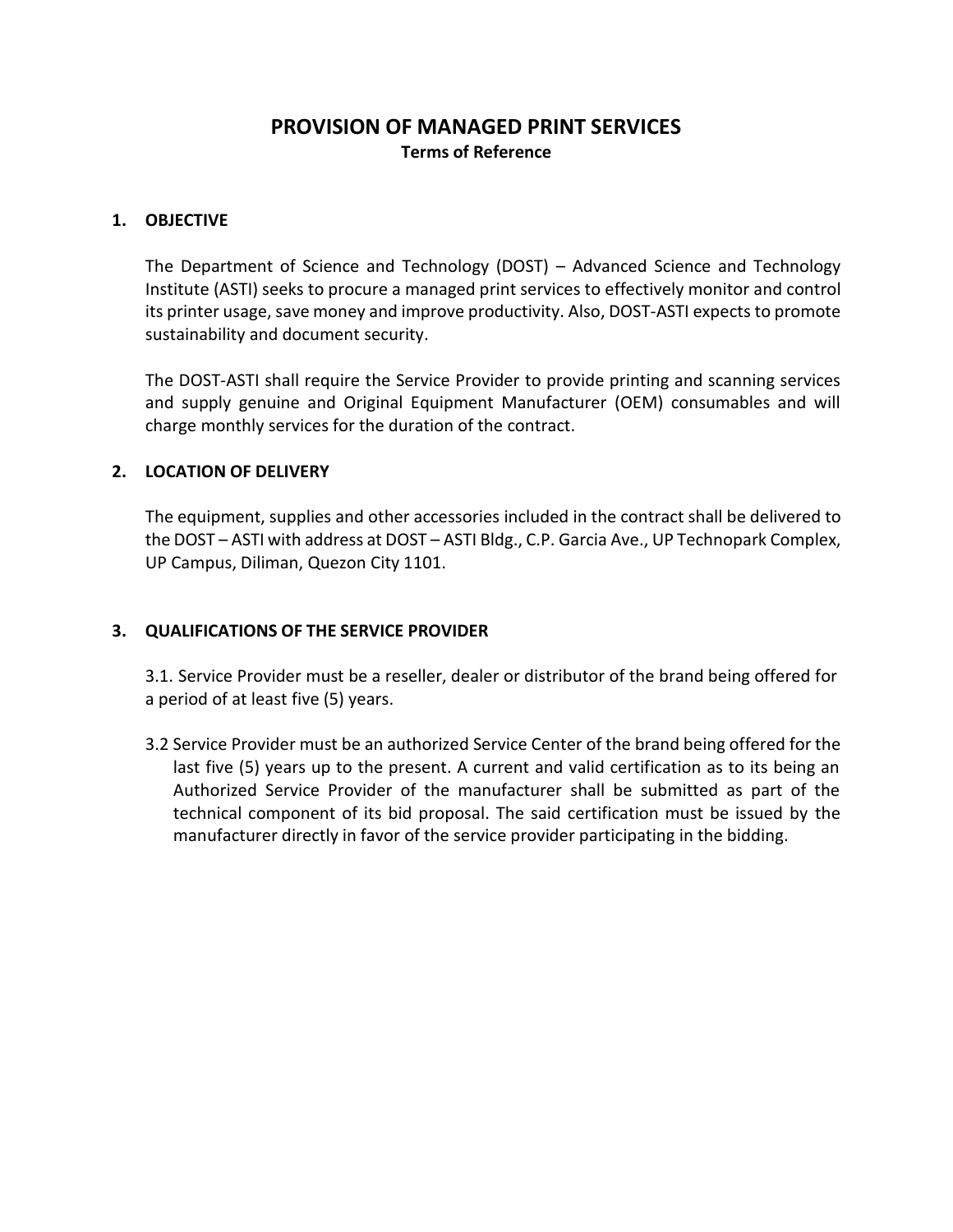## **4. SCOPE OF SERVICES**

The contract shall include the following:

- 4.1 Supply, delivery and installation of ten (10) units Laser Monochrome 2019 Model of Multifunction Devices and two (2) units Laser Color Multifunction Devices, brand new is preferable but not required;
- 4.2 Assistance in the installation of printer to all staff desktops/laptops;
- 4.3 Supply, delivery and installation of genuine and OEM printing consumables (toners, drum kits, etc. and not refilled or refurbished);
- 4.4 Inclusive of at least 100,000 Mono A4 pages and at least 20,000 Color A4 pages;
- 4.5 Provide one (1) onsite service unit. Service unit shall be the same model as the Laser Monochrome Multifunction Devices;
- 4.6 Provide Service Engineer/Technician within 24 hours upon escalation of report;
- 4.7 Submit Monthly Summary of Printer Usage Report;
- 4.8 Software Administration Training as well as End-User's Training may be requested, if necessary.
- 4.9 The duration of this contract shall be until 31 December 2022.

# **5. PROJECT REQUIREMENTS**

- 5.1 Guaranteed Print Volume: Mono Pages: at least 100,000 Color Pages: at least 20,000
- 5.2 Technical Specifications
	- 5.2.1 Nine (9) Units Laser Monochrome Multifunction Device (with fabricated table)
		- 5.2.1.1 Copy/Print/Scan
		- 5.2.1.2 Mono networkable
		- 5.2.1.3 With a minimum speed of 43pm (ISO, A4)
		- 5.2.1.4 First page out (A4, ready): As fast as 5.7 secs
		- 5.2.1.5 Print resolution of up to 1200 x 1200
		- 5.2.1.6 Max number of copies: Up to 999
		- 5.2.1.7 Gigabit Ethernet 10/100/1000T Network
		- 5.2.1.8 Memory: 1GB minimum
		- 5.2.1.9 Processor Speed: No minimum
		- 5.2.1.10 Paper Tray: Two (2) 500-sheet input tray (at least) and One (1) 100 sheet multi-purpose bypass tray
		- 5.2.1.11 Monthly Duty Cycle (A4): Up to 150,000 pages
		- 5.2.1.12 A least 8.0" Touchscreen Control Panel or LCD Panel
		- 5.2.1.13 Production Model: 2019 or later
	- 5.2.2 One (1) unit Laser Monochrome Multifunction Device (with fabricated table)
		- 5.2.2.1 Copy/Print/Scan
		- 5.2.2.2 Mono networkable
		- 5.2.2.3 With a minimum speed of 43pm (ISO, A4)
		- 5.2.2.4 First page out (A4, ready): As fast as 5.7 secs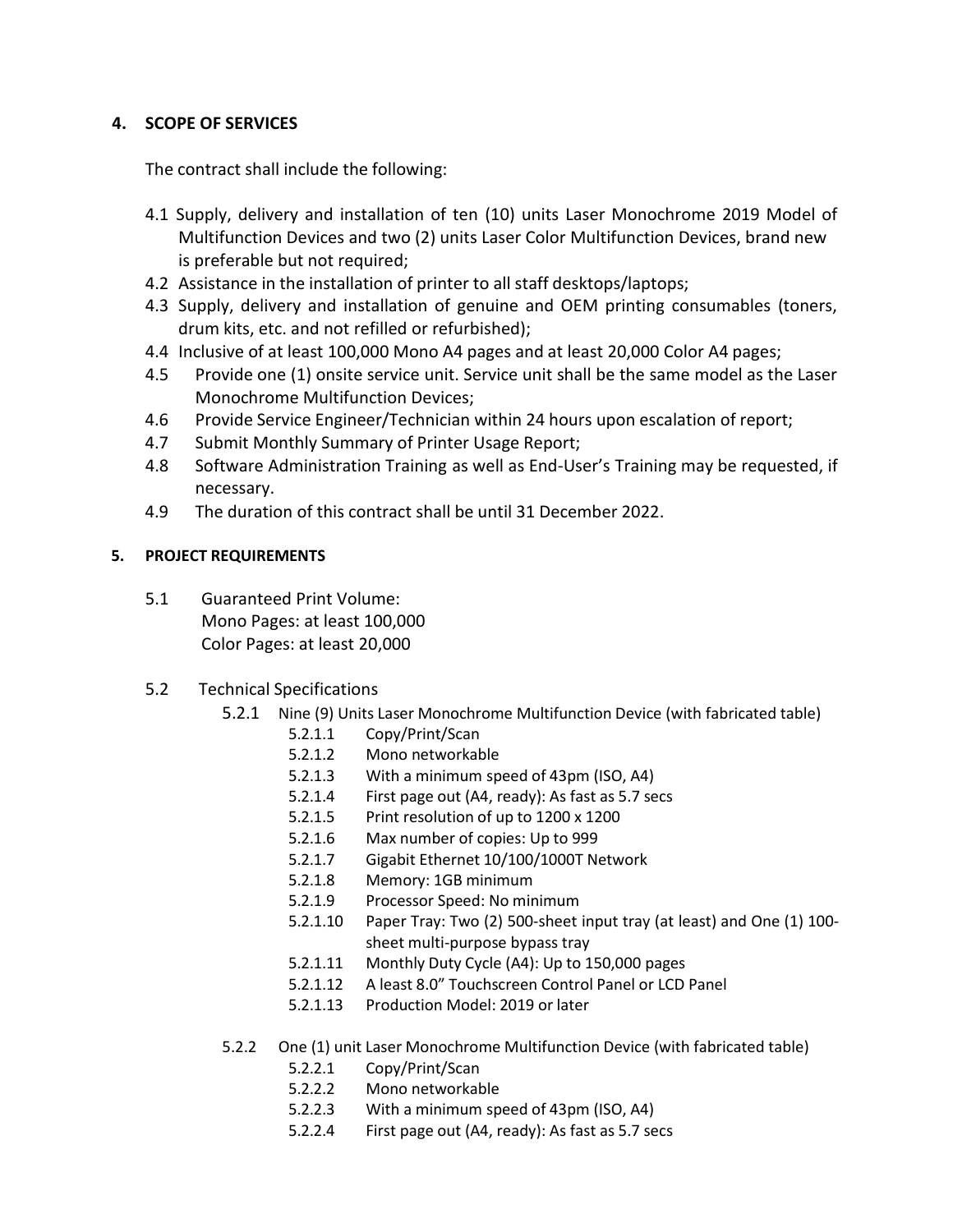- 5.2.2.5 Print resolution of up to 1200 x 1200
- 5.2.2.6 Max number of copies: Up to 999
- 5.2.2.7 Gigabit Ethernet 10/100/1000T Network
- 5.2.2.8 Memory: 1GB minimum
- 5.2.2.9 Processor Speed: No minimum
- 5.2.2.10 Paper Tray: Two (2) 500-sheet input tray (at least) and One (1) 100 sheet multi-purpose bypass tray
- 5.2.2.11 Monthly Duty Cycle (A4): Up to 150,000 pages
- 5.2.2.12 At least 8.0" Touchscreen Control Panel or LCD Panel
- 5.2.2.13 Supports Optical Character Recognition (OCR). Said feature may be built-in to the printer in a separate bundled software.
- 5.2.2.14 Production Model: 2019 or later
- 5.2.3 Two (2) units Laser Color Multifunction Device (may be requested, if necessary)
	- 5.2.3.1 Copy/Print/Scan
	- 5.2.3.2 Color networkable
	- 5.2.3.3 Paper Size: Up to A3 size
	- 5.2.3.4 With a Minimum Speed of 40ppm (A4)
	- 5.2.3.5 First page out (A4, ready): As fast as 12 secs (Black and Color, A4)
	- 5.2.3.6 Print resolution of up to 1200 x 1200
	- 5.2.3.7 Scan speed of up to at least 65 ppm (Black and Color)
	- 5.2.3.8 Max number of copies: Up to 999
	- 5.2.3.9 Gigabit Ethernet 10/100/1000T Network
	- 5.2.3.10 Internal Memory: At least 2.5GB
	- 5.2.3.11 Processor Speed: No minimum
	- 5.2.3.12 Monthly Duty Cycle (A4): Up to 200,000 pages
	- 5.2.3.13 Paper Tray: Two (2) 500-sheet input tray (at least) and One (1) 100 sheet multipurpose bypass tray
	- 5.2.3.14 At least 8.0" Touchscreen Control Panel or LCD Panel
	- 5.2.3.15 Supports Optical Character Recognition (OCR). Said feature may be built-in to the printer in a separate bundled software.
	- 5.2.3.16 Production Model: 2017 or later

#### **6. OTHER REQUIREMENTS**

#### 6.1 Installation

- 6.1.1 Deliver and install the hardware in each office indicated in the distribution list (see "**Annex A**").
- 6.1.2 Supply of genuine and OEM printing supplies (toners, drum kits, not refilled or refurbished) installed on each machine upon delivery of the printers.
- 6.1.3 Complete the delivery, installation and configuration within forty-five (45) calendar days from the receipt of the Notice to Proceed. Otherwise, the Service Provider shall pay the corresponding penalties/liquidated damages in the amount of one tenth of one percent (1/10 of 1%) of the total contract price for every calendar day of delay.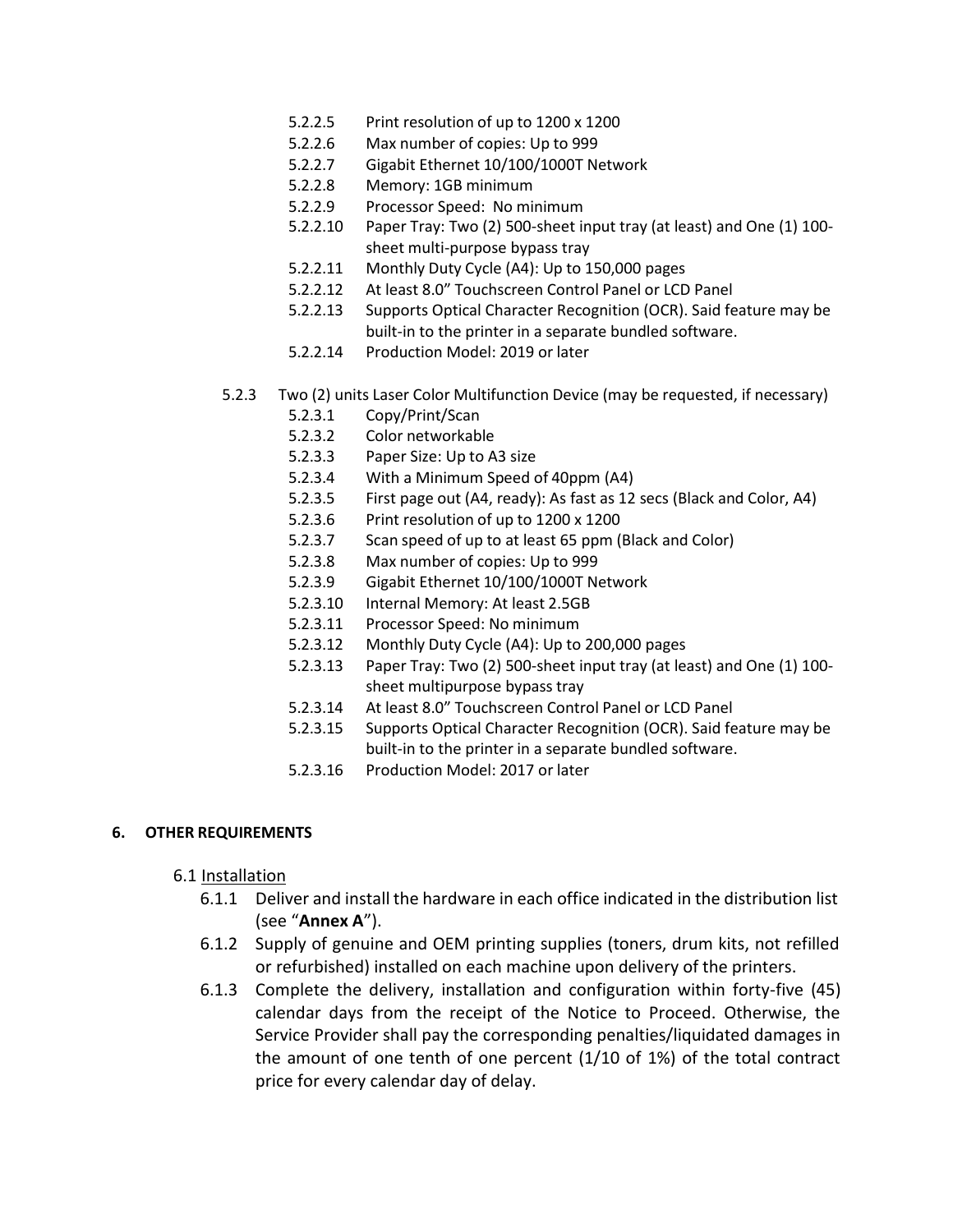# 6.2 Testing and Inspection

- 6.2.1 The Service Provider shall notify DOST ASTI prior to the required inspection/testing of the managed print services.
- 6.2.2 The acceptance test procedure shall be in accordance with the following:
	- 6.2.2.1 The acceptance testing will be undertaken for a period of 1-3 calendar days.
	- 6.2.2.2 No offline printer/s with errors during the test period.
	- 6.2.2.3 One (1) print test page and scanned document on each Multi-Function Printer (MFP).

Start of the service provider's billing shall be based on the certification to be issued by Property and Supply Section.

During the testing period, the Service Provider shall not be held liable for performance degradation/interruptions that are beyond its control such as power outages, fluctuations or failure or malfunction of DOST - ASTI's own network equipment.

# 6.3 Implementation

- 6.3.1 Managed Print Services shall commence until 31 December 2022;
- 6.3.2 The Service Provider shall be able to provide Customer Service Support within four (4) working hours upon receipt of report; and
- 6.3.3 Provide an escalation list and procedure in reporting fault and outages.

# 6.4 Training

- 6.4.1 Software Administration Training as well as End-User's Training may be requested, if necessary.
- 6.4.2 All trainings must be conducted within 20 working days from the acceptance of delivery and installation of hardware.
- 6.4.3 All training expenses shall be for the account of the Service Provider.

# 6.5 Other Documentary Requirements

- 6.5.1 Certificate from the local distributor/manufacturer indicating that the bidder is authorized reseller/dealer of the brand;
- 6.5.2 Certificate from the local distributor/manufacturer indicating that the bidder will provide genuine parts and toners.
- 6.5.3 Certificate from the local distributor/manufacturer indicating that the bidder is an Authorized Service Provider of the brand.
- 6.5.4 Certificate from the local distributor/manufacturer indicating that the bidder is an Authorized Service Provider to print/copy management software for device and accounts and transaction monitoring and reporting.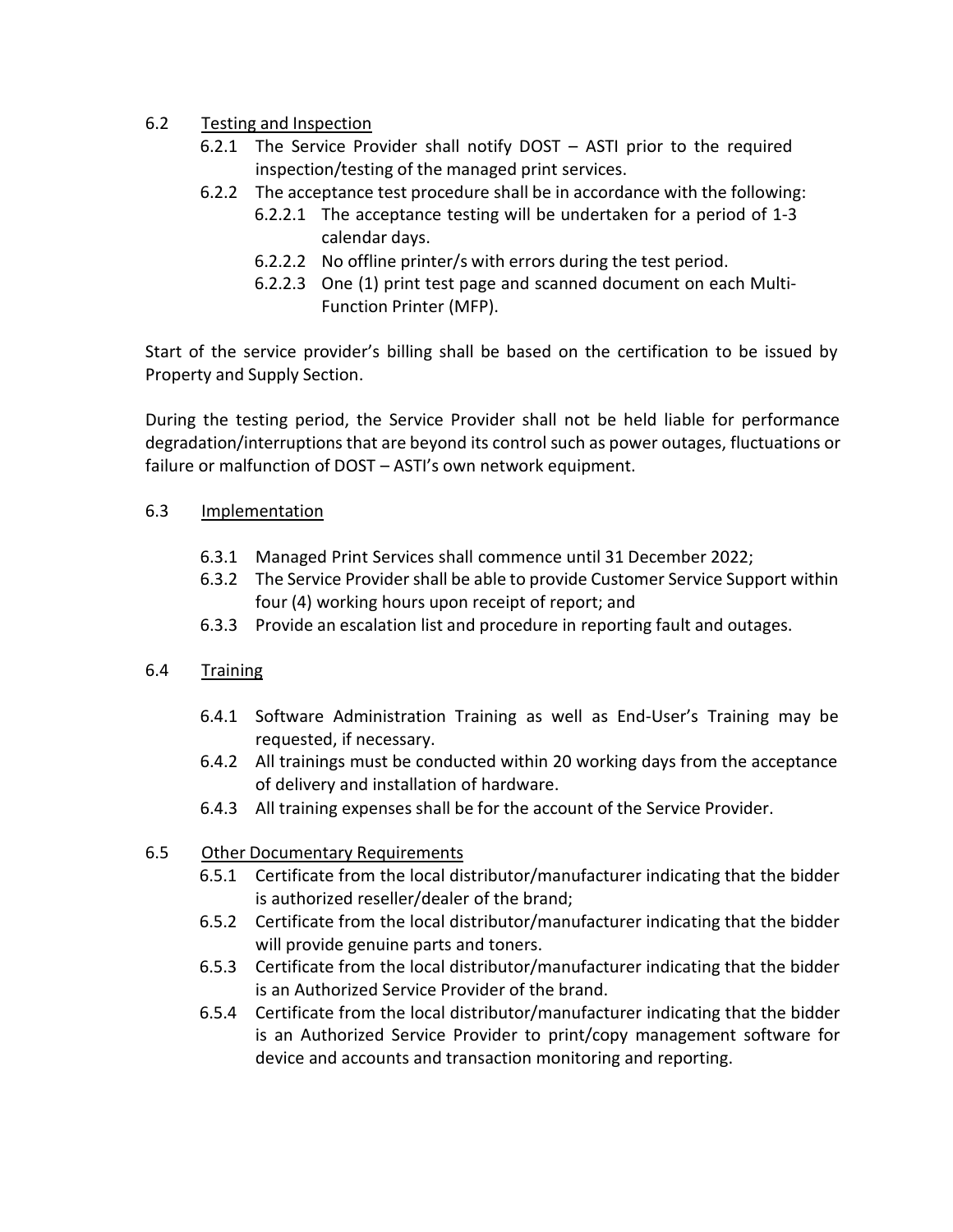## **7. DUTIES AND RESPONSIBILITIES OF DOST – ASTI**

- 7.1 Provide server hardware where the print server will be used according to service provider's server specifications; and
- 7.2 Responsible for the safe custody and use of the equipment installed by the Service Provider.

## **8. TERMS OF PAYMENT**

Payment shall be made on a monthly basis subject to submission of billing statement and other supporting documents by the Service Provider. Services shall only be billed based on the actual services received by DOST – ASTI, hence, may be computed by a fraction of a month.

## **9. DELIVERY SCHEDULE**

Delivery shall be within five (5) working days upon notification to the end user.

## **10. NOTES**

10.1. Any other term, condition or provision not stipulated in this document will be covered by a separate agreement as proposed and agreed upon by DOST-ASTI and the Contractor.

10.2. Bidders must comply with all specifications contained in this PR, TOR and supplemental bid bulletin, if any.